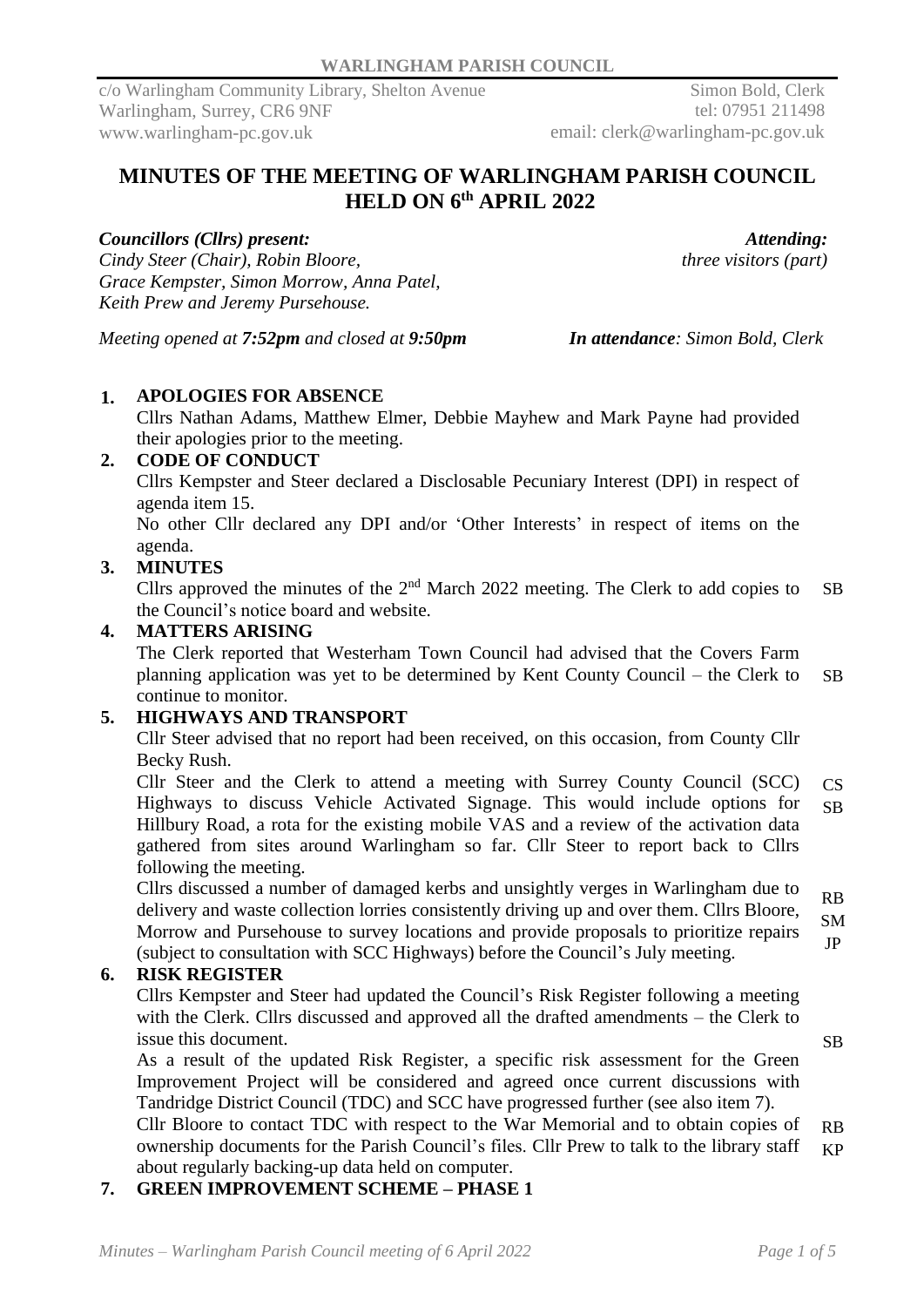Cllr Morrow provided a verbal report of activity since the last Council meeting. In summary, following an on-line meeting with County Cllr Becky Rush, SCC Highways, TDC and a small number of Parish Cllrs, any further progression of the Scheme, such as appointing a solicitor and Lead Consultant, would be on hold while issues relating to funding, contractual arrangements and liabilities are further considered. A follow-up meeting, with the same participants, would be arranged to discuss the options and preferences for each party. Thereafter, a meeting of the Parish Council's Project Steering Committee would be convened to review the discussions and to draw up a proposal for consideration by the full Council (see also item 6 Risk Register).

### **8. FINANCE**

a) The Clerk had circulated the 2021/22 year-end Financial Statement (unaudited) and summary of reserves prior to the meeting. The Clerk answered a small number of questions and queries raised by Cllrs.

Cllr Pursehouse reconciled the figures with the Council's current bank and investment statements (in accordance with Financial Regulations).

- b) Cllrs discussed the Council's Community Infrastructure Levy (CIL) Annual Spending Form that had been circulated by the Clerk prior to the meeting. Cllrs deferred approval of the Form until after a discussion at the next meeting about future CIL projects (large and small). All Cllrs to consider potential CIL projects prior to the next meeting. ALL
- c) Cllrs approved the amended Financial Regulations (ref item 4.12) which had been prepared by the Clerk to take account of the creation of, and limited delegation to, the Green Improvement Scheme Project Steering Committee. The Clerk to issue.

## **9. LIBRARY**

a) Prior to the meeting, Cllr Kempster had provided a presentation on the transformation of Warlingham Community Library into a community hub. Cllrs discussed and agreed that an Expression of Interest to "Your Fund Surrey" be submitted by the Clerk working in conjunction with Cllr Kempster. The funding would relate to the external building work required as part of the community hub transformation. GK SB

Cllr Kempster advised that following distribution of the Parish Council's leaflet promoting the library, sent out with TDC's Council Tax literature, 31 people had joined the library as new members (well above the average new membership rate).

Cllr Prew confirmed that there was no news from SCC in respect of the Memo of Understanding. He would chase this up prior to the next Library Management Committee meeting. KP

b) Cllrs Kempster and Prew confirmed that 2 candidates had been interviewed for the role of Deputy Library Volunteer Coordinator. They recommended that a job offer be made, subject to satisfactory references, and Cllrs agreed that Cllr Prew, working in conjunction with the Clerk, proceed on this basis. KP SB

### **10. WORKING GROUPS**

Cllrs acknowledged receipt of written progress reports in respect of the Library and Tree Working Groups which had been circulated prior to the meeting.

Cllr Bloore confirmed that a meeting with TDC had been scheduled for Tuesday  $3<sup>rd</sup>$  May to discuss a tree management plan for the trees around The Green, Warlingham. Cllrs Bloore, Kempster, Pursehouse and Steer to attend and report back at the following Council meeting. RB GK JP CS

Cllr Kempster advised that a local Bluebell Walk would be arranged in a few weeks'

SB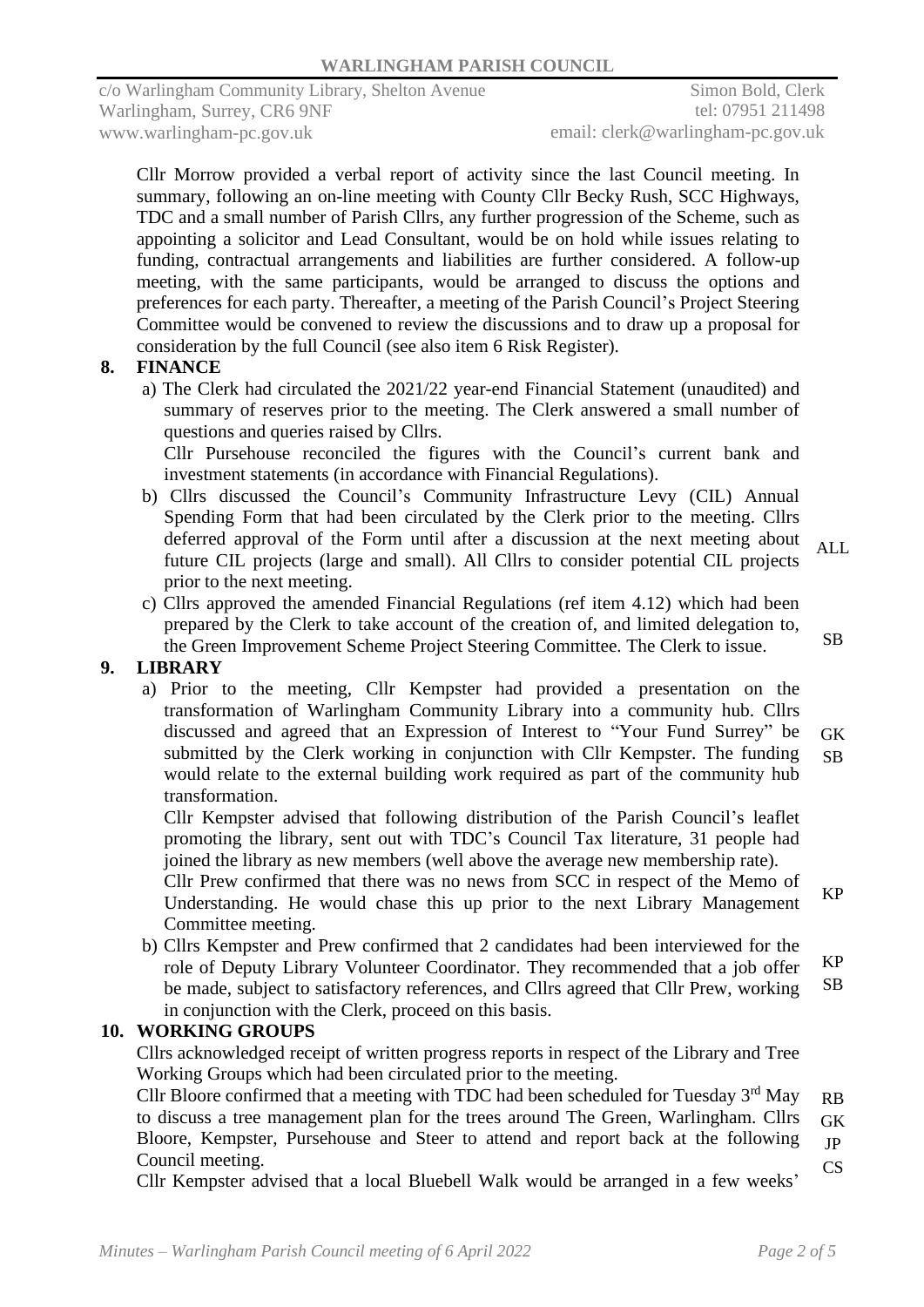time. She would liaise beforehand with the Clerk to secure, if necessary, public liability cover using the Council's existing insurance policy. GK

#### **11. PLANNING**

Cllr Pursehouse provided a brief summary of the Planning Committee meeting of  $8<sup>th</sup>$ March 2022.

Cllrs Patel, Pursehouse and Steer confirmed their availability to attend the next Committee meeting, scheduled for 12<sup>th</sup> April 2022. JP CS

#### **12. WARLINGHAM APPEARANCE (INCLUDING WARLINGHAM GREEN) AND AMENITY**

The Clerk summarised the list of extant banner requests and set out his recommended response for each. No queries were raised and the Clerk to proceed as discussed. SB

Cllrs discussed arrangements for the Litter Pick of the Common Land scheduled for the 9<sup>th</sup> April. Cllrs Bloore, Kempster and Morrow confirmed their availability. The Clerk to supply Cllr Kempster with Hi-Viz jackets, waste bags and copies of the Litter Pick Risk Assessment prior to the Pick. RB GK SM SB

#### **13. CORRESPONDENCE, CONSULTATIONS AND NEWS RELATING TO OUTSIDE BODIES AND EVENTS**

- a) Cllrs Pursehouse and Steer reported on a recent meeting of the North Tandridge (Parish) Chairs Group which had met to progress Emergency & Resilience Plans for the local area. Cllr Steer advised that she hoped to be able to present a draft Plan, incorporating Chelsham, Farleigh and Warlingham for approval at the May 2022 Council meeting. CS JP
- b) The Clerk reported that TDC had agreed to register the following properties as Assets of Community Value following nominations by the Parish Council:
- Blanchman's Farm Local Nature Reserve
- Church Hall, Warlingham
- School Common
- Village Hall, Warlingham
- The White Lion

The Clerk to send TDC a revised nomination in respect of Warlingham Community Library stating that the entire building should be considered given its potential to become a multi-use community hub. SB

## **14. COMMUNICATIONS**

Cllr Steer to write the next CR6 article on the subject of the Annual Parish Assembly in May 2022. Cllrs Prew and Pursehouse to add articles, on the same subject, to the Council's website and Facebook respectively. CS

*Cllrs Bloore and Patel left the meeting at this point.*

## **15. PAYMENTS**

Cllrs noted and authorised the list of payments which totalled £6,228.01 (see Appendix 1: Schedule of Payments). The Clerk to dispense these payments. Cllrs also agreed the following items of expenditure:

- A maximum of £50 for a banner to publicise the Annual Parish Assembly (from the office consumables budget);
- The Clerk's additional 20 hours of work on the Green Improvement Project and future additional hours each month (funded from the dedicated budget line for this expense). The Clerk to continue to maintain a record of hours worked (available for inspection) and to advise the Council's Payroll Bureau of any additional hours each

AP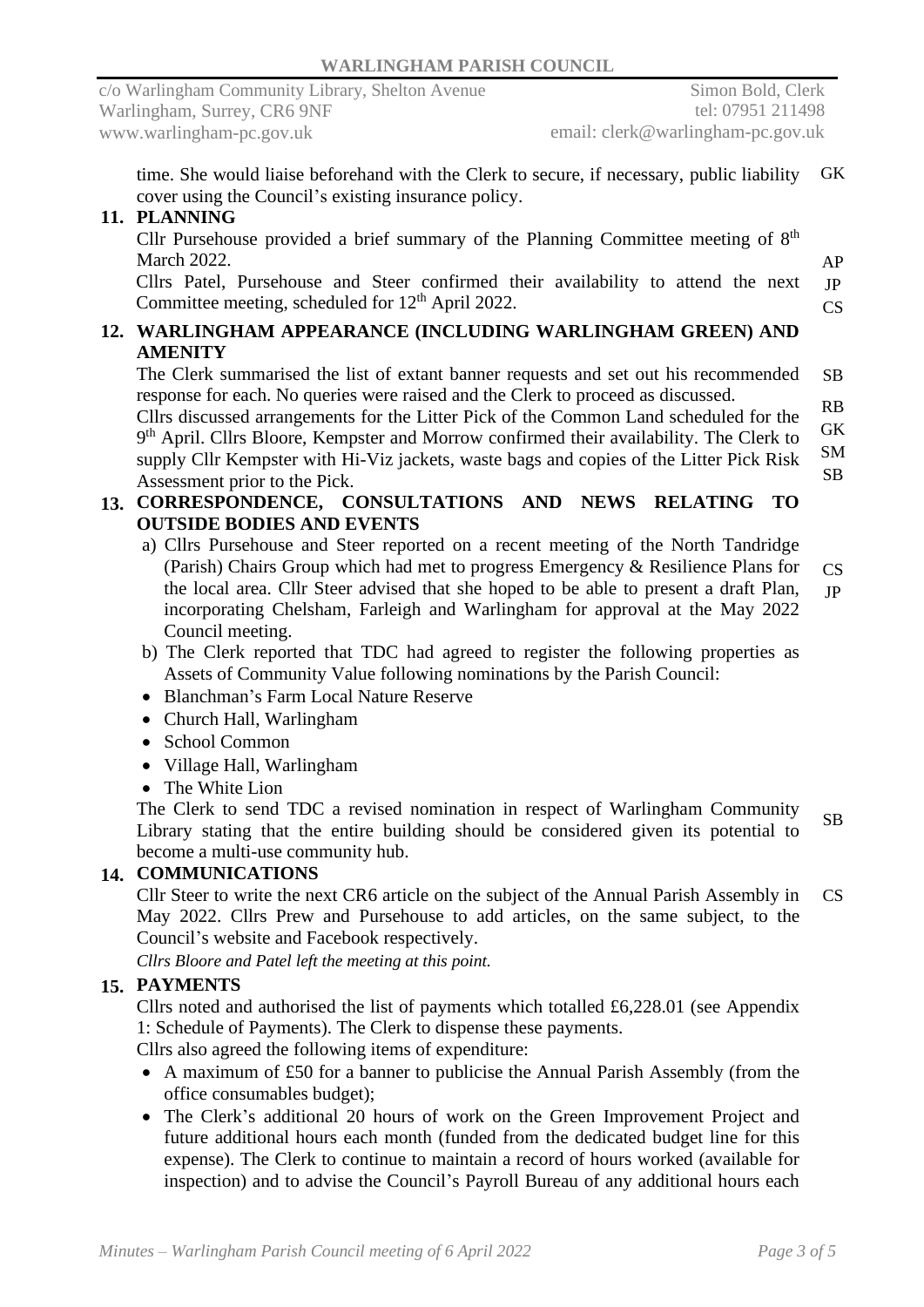month.

- The cost, estimated at £60, for two stalls at the Warlingham Fair 2022 in respect of the Parish Council and Warlingham Community Library (to be funded from the Warlingham Fair budget line).
- The cost of annual hanging baskets around The Green and the watering of tubs outside the Co-op in summer at a total net cost of £2,615 (to be funded from the hanging baskets budget). Cllrs noted that prices had been held for another year.
- £250 to be paid to Warlingham Events (Platinum Jubilee Working Group) following a donation from the County Cllr for the purposes of the Queen's Platinum Jubilee celebrations. The Clerk to stipulate that the Council's standard Grant Scheme terms and conditions apply to this payment.

Cllrs wished to consider the potential funding of a refurbished defibrillator and lockable cabinet (estimated at £900) from CIL funds at the next meeting.

#### **16. NEXT MEETING**

- a) Cllrs noted the next scheduled meeting on Wednesday 11 May 2022.
- b) Cllr Steer proposed arrangements for the Annual Parish Assembly on the  $13<sup>th</sup>$  May 2022. Each Cllr offered their help and agreed to take on particular tasks – CS to confirm the details after the meeting. ALL  $CS$

Cllrs Steer and Pursehouse to produce a poster publicising the event for display on the Council's Facebook page, website and notice board. CS JP

The Clerk to organise refreshments and the hire of glasses up to a maximum cost of £100. SB

### **17. SUB-SECTION 2 OF THE PUBLIC BODIES (ADMISSIONS TO MEETINGS) ACT 1960**

None.